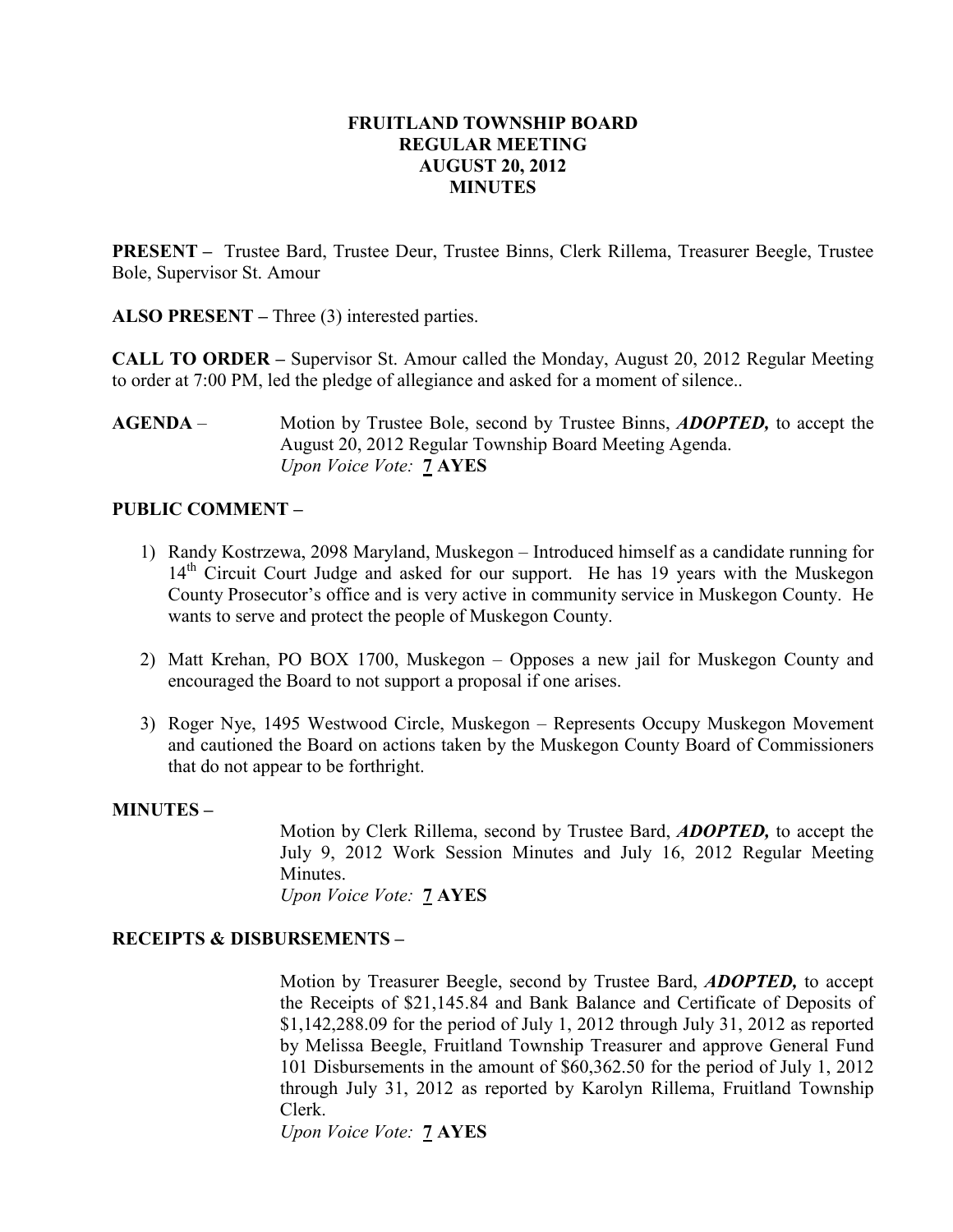# FRUITLAND TOWNSHIP AUGUST 20, 2012 REGULAR MEETING MINUTES

ANNOUNCEMENTS/COMMUNICATIONS – Supervisor St. Amour announced that the booklet "Before and After the Fire" is available from the White Lake Fire Authority. The road used by the foresters behind Fire Station #2 has been repaired. Our workers compensation insurance coverage through Accident Fund has been terminated as of August 21, 2012 due to loss ratio percentage. Western Insurance has been contacted and has solicited for new coverage. Unfortunately because of our experience rate with the claim filed by prior employee, Don Underwood, we have been placed in a high risk pool for two years. Our premium will be doubled during that time which means an increase of \$1800.00. Clerk Rillema is completing necessary paperwork with the insurance company at this time. SPLKA has informed the township that a filming crew from Columbia College will be on the grounds at the end of the month to film part of a movie. The Board will discuss at the September work session whether it wishes to continue to accept additional artifacts for the WRLS. Supervisor St. Amour wrote a letter of support to SPLKA requesting the curator, Leslie Griswald, to stay on but live off site and allow renting of the living quarters of the WRLS. Our software conversion to BS&A.net training will take place on September 6 & September 7. The office will be closed during that time. A thank you was received from the Montague-Whitehall Rotary for our contribution to the firework fund. Fruitland Township will be hosting another political forum on October 30, 2012 at 6:00 PM for the State, County and Township Offices on the November 6, 2012 ballot.

SPECIAL GUEST – Eric Van Dop of Brickley DeLong presented the 2011-2012 Fiscal Year Audit to the Board of Trustees. The Township received a favorable audit.

> Motion by Trustee Bole, second by Trustee Bard, ADOPTED, to accept the 2011-2012 Fiscal Year Audit as presented by Brickley DeLong and place on file. Upon Voice Vote: 7 AYES

# COMMITTEE/BOARD UPDATES –

- White Lake Ambulance Authority Trustee Bard reported that the WLAA meeting was held on July 25, 2012. For the month of July, 16 of 160 calls were in Fruitland Township. Electricity has been turned on in the new building. Quotes for driveway and roof repairs are being sought as well as heating/cooling quotes.
- White Lake Fire Authority Treasurer Beegle reported that there was no meeting. At our work session, Attorney Even was given a copy of the Articles of Incorporation for his review. The next meeting of the WLFA is scheduled for September 13, 2012.
- Parks & Recreation Commission Supervisor St. Amour stated that Judge Graves ruled that Fruitland Township was able to convey land to Marcus Dunes in the Marcus Park Lawsuit and the lawsuit may be dropped by DLROA in the near future. Supervisor St. Amour forwarded Chair Shields the listing of possible projects for their review and explained that no monies were allocated because of a potential board change in the November election. Suggestion of a joint meeting in December was voiced.
- Planning Commission Trustee Deur reported that two public hearings will be held at the next Planning Commission meeting on September 5, 2012. The first is to strike language in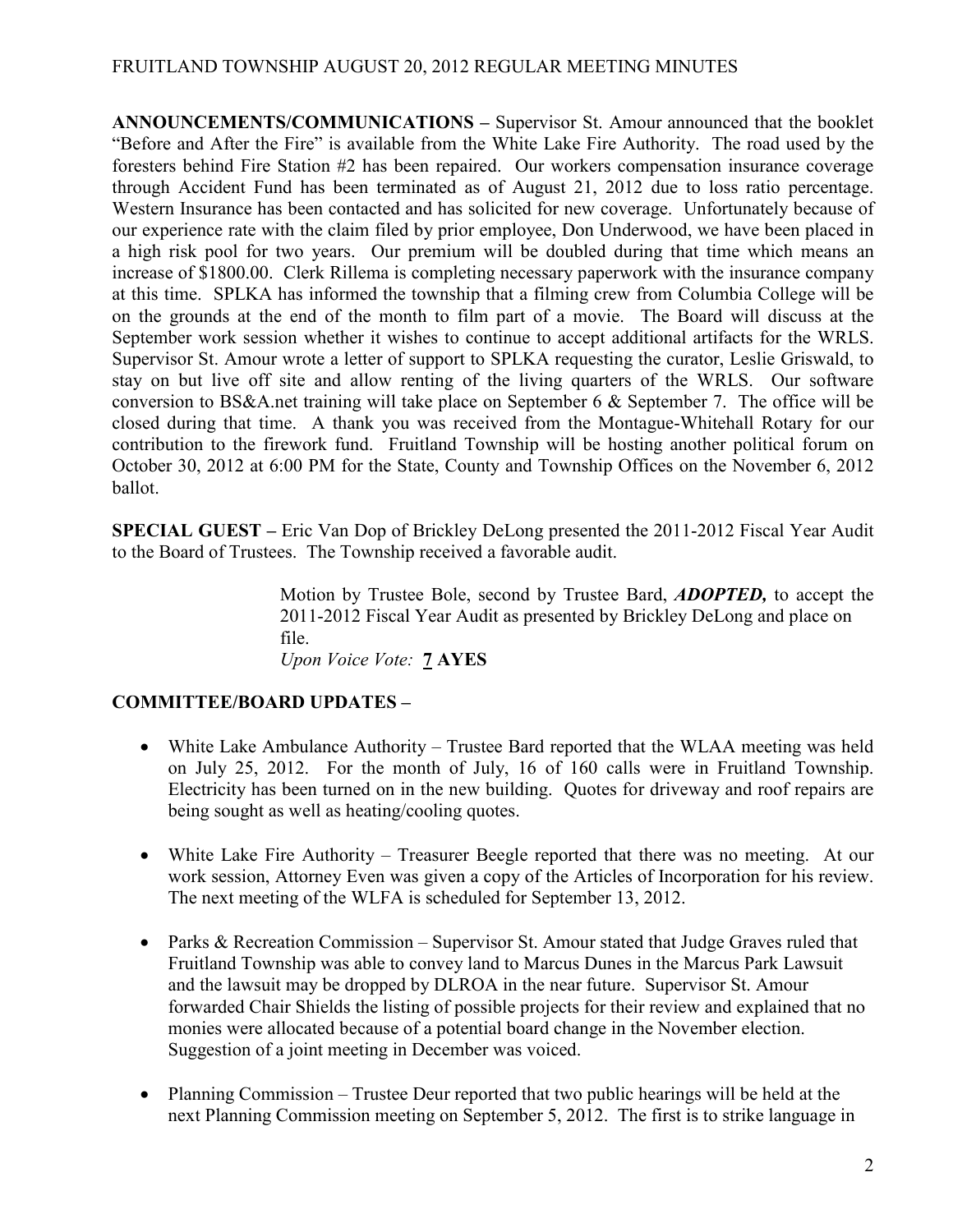Article 3 – Outdoor Storage and the second is to recommend approval to the Board of Trustees on Article 20, the civil infraction language and appropriate fee schedule.

- Zoning Board of Appeals Clerk Rillema reported that no meeting was held in August.
- Citizens Advisory Wireless Committee Trustee Deur reported that the City of Muskegon is now a 4G area covered by Verizon Wireless effective August 16, 2012. There is no benefit for Fruitland Township yet but estimates of outlying areas to be covered is by October 2013.
- White Lake Public Advisory Committee Trustee Deur reported that the City of Whitehall is hosting a gathering on Tuesday, August 21, 2012 featuring Dr. Rick Rediske of GVSU to talk about his study of fish contamination in White Lake and "How to Eat Safe Fish" from 6:30 – 8:30 PM..

# OLD BUSINESS –

- 1. Ordinance Enforcement Supervisor St. Amour reported various ordinance enforcement cases in the township. Deputy Ashker has been involved in many of the cases.
- 2. Civil Infractions Supervisor St. Amour stated that the process of handling civil infractions will be discussed at the September work session.
- 3. Policies & Procedures, Employee Handbook Supervisor St. Amour stated that Attorney Even reviewed and continued discussion will take place at the September work session on the bid process, accrued vacation and birthday policy.

# NEW BUSINESS –

- 1. Lamos Road End Supervisor St. Amour stated that Attorney Even is in receipt of our files from Attorney Eklund to locate the letter written to property owners on the west side notifying them of our intent to have continued use by the public on the road end. Discussion of having a survey done and signage posted down both sides of the road end will be completed once construction on the east side of the road end is finished.
- 2. Paper Container Supervisor St. Amour received a request from Fruitland Evangelical Covenant Church to buy our paper container at the Ecology Station. It is currently not being utilized because of our new comingled recycle containers. Discussion to sell or ask for consideration of using the church facility as a potential polling location after 2014 at no cost for five years will be presented to the Church by Supervisor St. Amour. The Community Building on Lamos Road must be used until the general election of 2014 because of grant monies used for upgrades. Supervisor St. Amour will keep the Board abreast of his conversation with members of the Fruitland Evangelical Covenant Church.
- 3. Dalton Fruitland Waste Water Flow Through Agreement Supervisor St. Amour stated that Attorney Even is reviewing this agreement and will report his findings at the September work session.
- 4. MCRC Performance and Indemnification Resolution –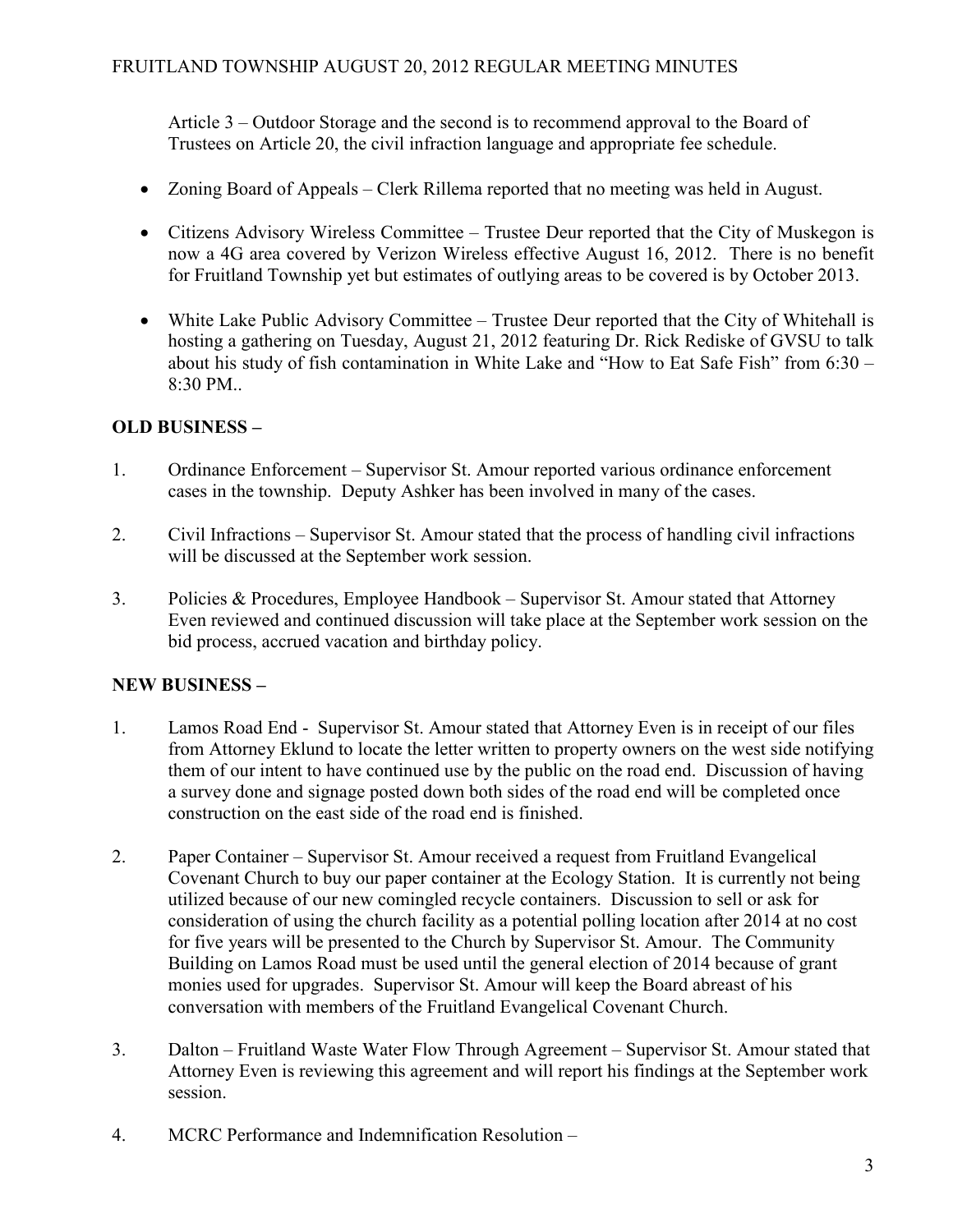#### FRUITLAND TOWNSHIP AUGUST 20, 2012 REGULAR MEETING MINUTES

### **FRUITLAND TOWNSHIP** RESOLUTION 2012-18

#### PERFORMANCE AND INDEMNIFICATION **RESOLUTION**

#### **RESOLVED**

WHEREAS, the Township of Fruitland hereinafter referred to as the "Governmental Body", from time to time makes application to the Muskegon County Road Commissions, hereinafter referred to as the "Commission" for permits, hereinafter referred to as "Permit", to construct, operate, use and/or maintain utilities or other facilities, or to conduct other activities, on, over, and/or under Muskegon County Roads at various locations within and adjacent to its corporate limits;

NOW THEREFORE, in consideration of the Commission granting such Permit. the Governmental Body agrees that:

 $1<sub>1</sub>$ It will fulfill all permit requirements and will indemnify, save, harmless, represent and defend the Muskegon County Road Commission, and all officers, agents, and employees thereof, and those governmental bodies performing permit activities for the Commission, and all officers, agents and employees thereof, pursuant to any activity for which the commission may require a Permit, from any and all claims of every kind for injuries to, or death of any and all persons, and for loss of or damage to property, and environmental damage or degradation, and from attorney's fees and related costs arising out of, under, or by reason of the presence of the Governmental Body's facilities and/or its installation, construction, operation, maintenance, or other activities which are being performed under the terms of the Permit on, over, and/or under Muskegon County Roads, except claims resulting from the sole negligence or willful acts or omissions of said Commission, its officers, agents, employees, and contracting governmental bodies and officers, agents, and employees thereof, performing permit activities.

 $2.$ The Commission shall not be subject to any obligations or liabilities by vendors and contractors of the Governmental Body, or their subcontractors, or any other person not a party to the Permit without its specific prior written consent and notwithstanding the issuance of the Permit.

3. It will, by its own volition and/or request by the Commission, promptly restore and/or correct physical or operating damages to any Muskegon County Road resulting or arising out of the installation, construction, operation, and/or maintenance of the Governmental Body's facilities pursuant to a Permit issued by the Commission.

 $\overline{a}$ The incorporation by the Commission of this Resolution as part of the Permit does not preclude the Commission requiring additional performance security or insurance when deemed necessary by the Commission.

5. This Resolution shall continue in force from the date hereof until canceled by the Governmental Body or the Commission with no less than thirty (30) days prior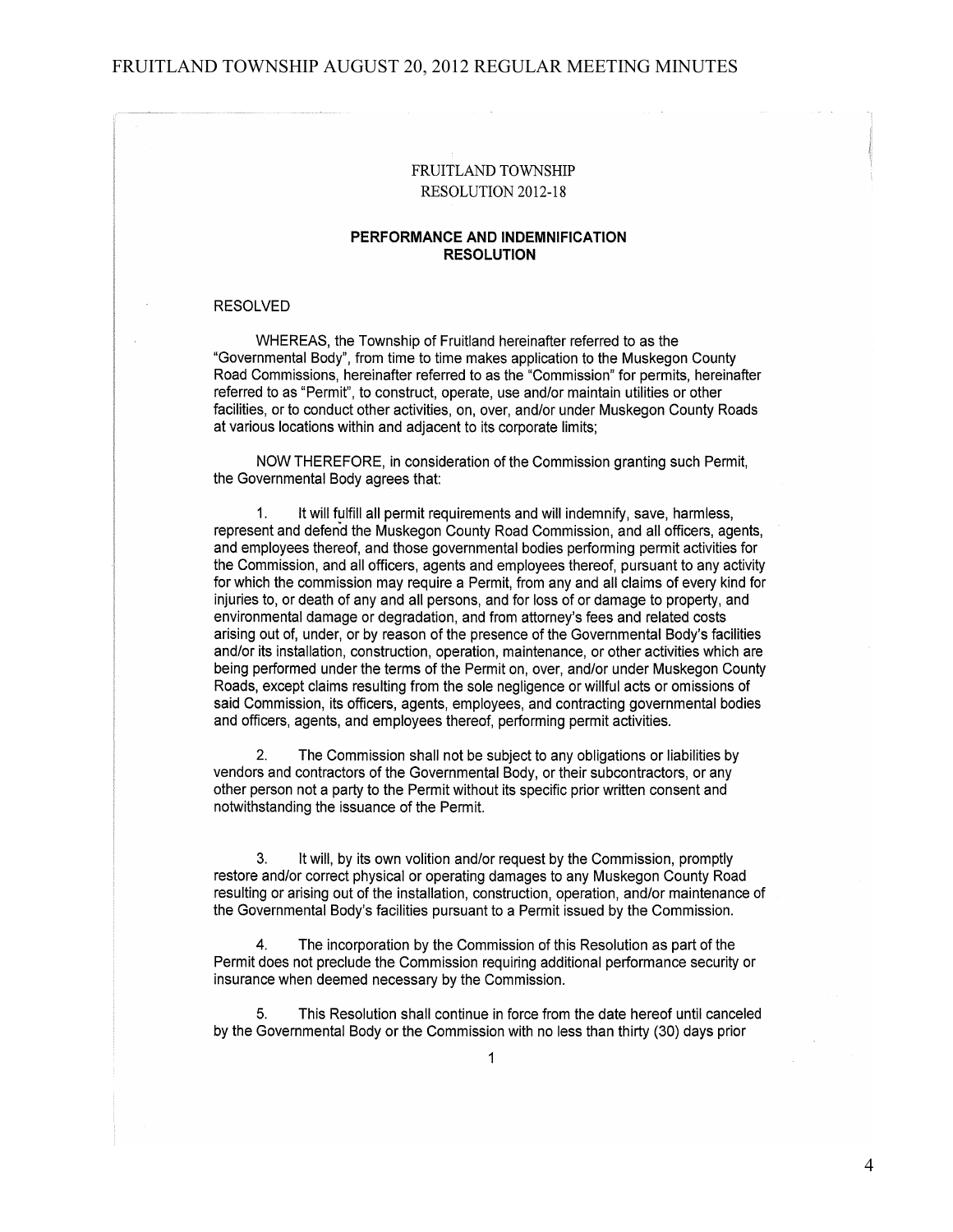### FRUITLAND TOWNSHIP AUGUST 20, 2012 REGULAR MEETING MINUTES

written notice to the other party. It will not be canceled or otherwise terminated by the Governmental Body with regard to any Permit which has already been issued or activity which has already been undertaken.

BE IT FURTHER RESOLVED, that the following position or positions, are hereby authorized to make application to the Muskegon County Road Commission for the necessary permit to work within County Road rights of way on behalf of the Governmental Body.

Name Fruitland Township Board and/or Sam St. Amour Title Supervisor

I HEREBY CERTIFY that the foregoing is a true copy of a resolution adopted by the Fruitland Township Board for the Township of Fruitland of Muskegon County, Michigan, at a Regular Meeting held on Monday, August 20, 2012.

Karolyn Ruling

5. Road Projects – Supervisor St. Amour stated that in following the Asset Management Program, our good roads have been fixed and now it is time to tackle the not so good roads. Murray, Riley Thompson between Orshal & Nestrom and Todd Roads were discussed amongst the Board as possible 2013 road projects. The Board feels that the 60/40 split as performed on the road projects in recent years continues to benefit all. The MCRC at this